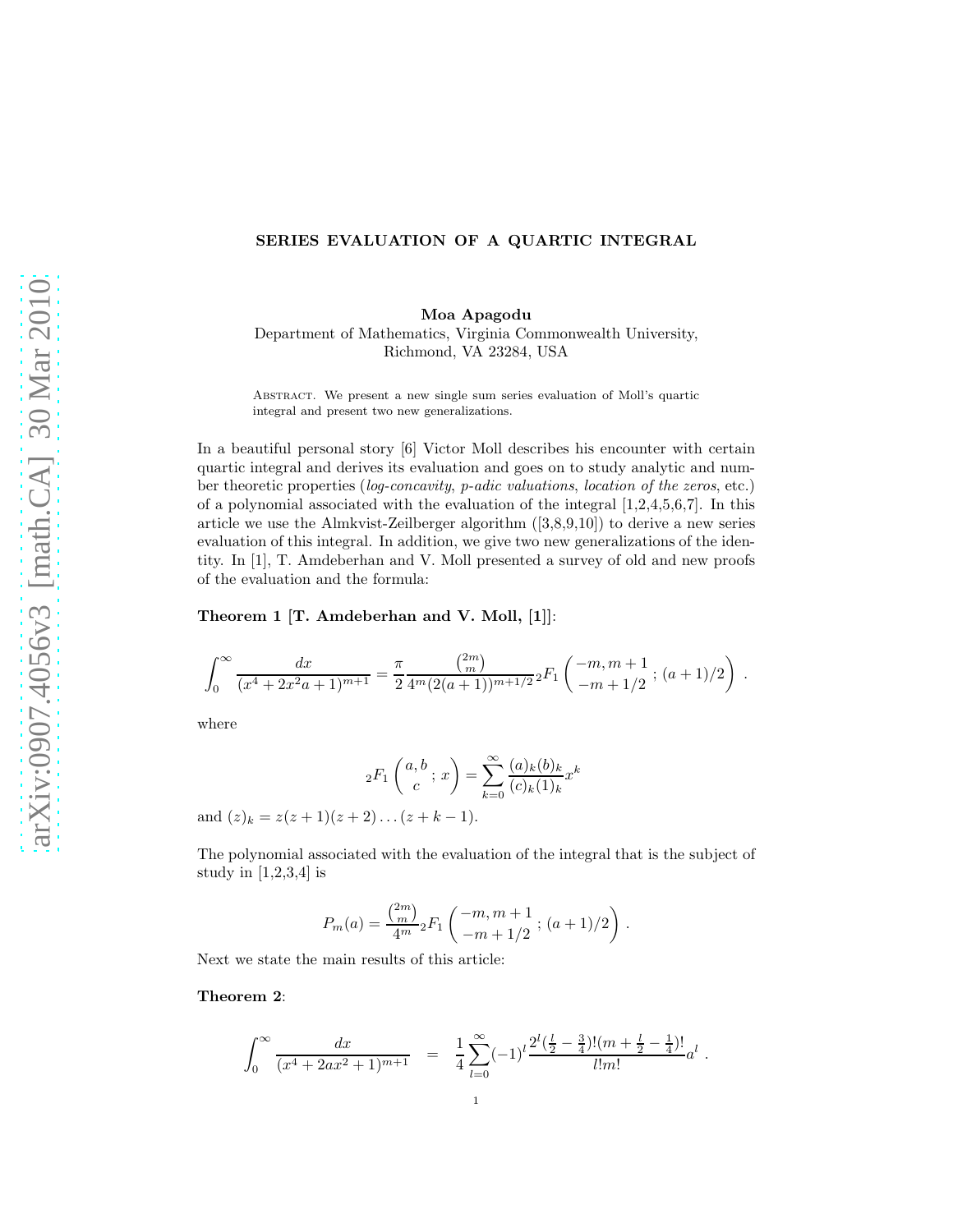### Proof:

We use the Almkvist-Zeilberger algorithm ([3,8,9,10]), and the reader is assumed to be familiar with this method. In particular, we used Zeilberger's Maple package EKHAD8 (procedure AZc) that computes differential operators and certificates for single variable hyper-exponential functions accompanying [3], available from

<http://www.math.rutgers.edu/~zeilberg/tokhniot/EKHAD> .

We cleverly construct the (certificate) function

$$
R(x,a) = -\frac{x(4m + 3 + 4ax^2m + 2ax^2 - x^4)}{(x^4 + 2ax^2 + 1)}
$$

with the motives

$$
-4m-3-4a(2m+3)Da(F(x, a)) - 4(a2-1)Da2F(x, a) = Dx(R(x, a)F(x, a)),
$$

where  $F(x, a)$  is the integrand and  $D_a$  is differentiation operator with respect to the variable  $a$ . If we integrate both sides with respect to  $x$  on the limits of integration and observe that the right-hand side vanishes, we get a differential operator

$$
-4m-3-4a(2m+3)Da - 4(a2-1)Da2,
$$

that annihilates the left side of the theorem. Using the standard technique (or use Paul Zimmermann and Bruno Salvy's  $qfun$  from Maple library if you wish) of translating a differential equation satisfied by a power series into a recurrence relation for its coefficients  $a_l(m)$ , we get

$$
(-4l2 + (-8m - 8)l - 4m - 3)al(m) + (4l2 + 12l + 8)al(m)(l + 2) = 0,
$$

a homogeneous recurrence relation satisfied by the discrete coefficient function  $a_l(m)$ . Finally, the theorem follows by solving the recurrence relation with the initial conditions calculated directly from the integral:  $a_0(m) = I(0, m)$  and  $a_1(m) =$  $I'(0,m)$ , where  $I(a,m)$  is the the integral on the left. Q.E.D.

Comparing the right-hand side of our theorem with that of  $(theorem 1)$ , we get

$$
P_m(a) = \frac{2^{m+3/2}(a+1)^{m+1/2}}{4\pi} \sum_{l=0}^{\infty} (-1)^l \frac{2^l(\frac{l}{2} - \frac{3}{4})!(m + \frac{l}{2} - \frac{1}{4})!}{l!m!} a^l \qquad (Polypart)
$$

Using Newton's Binomial theorem,

$$
(1+a)^{m+1/2} = \sum_{k=0}^{\infty} {m+1/2 \choose k} a^k ,
$$

and multiplication of series, the coefficient of  $a^n$ ,  $d_n(m)$ , in the polynomial  $P_m(a)$  is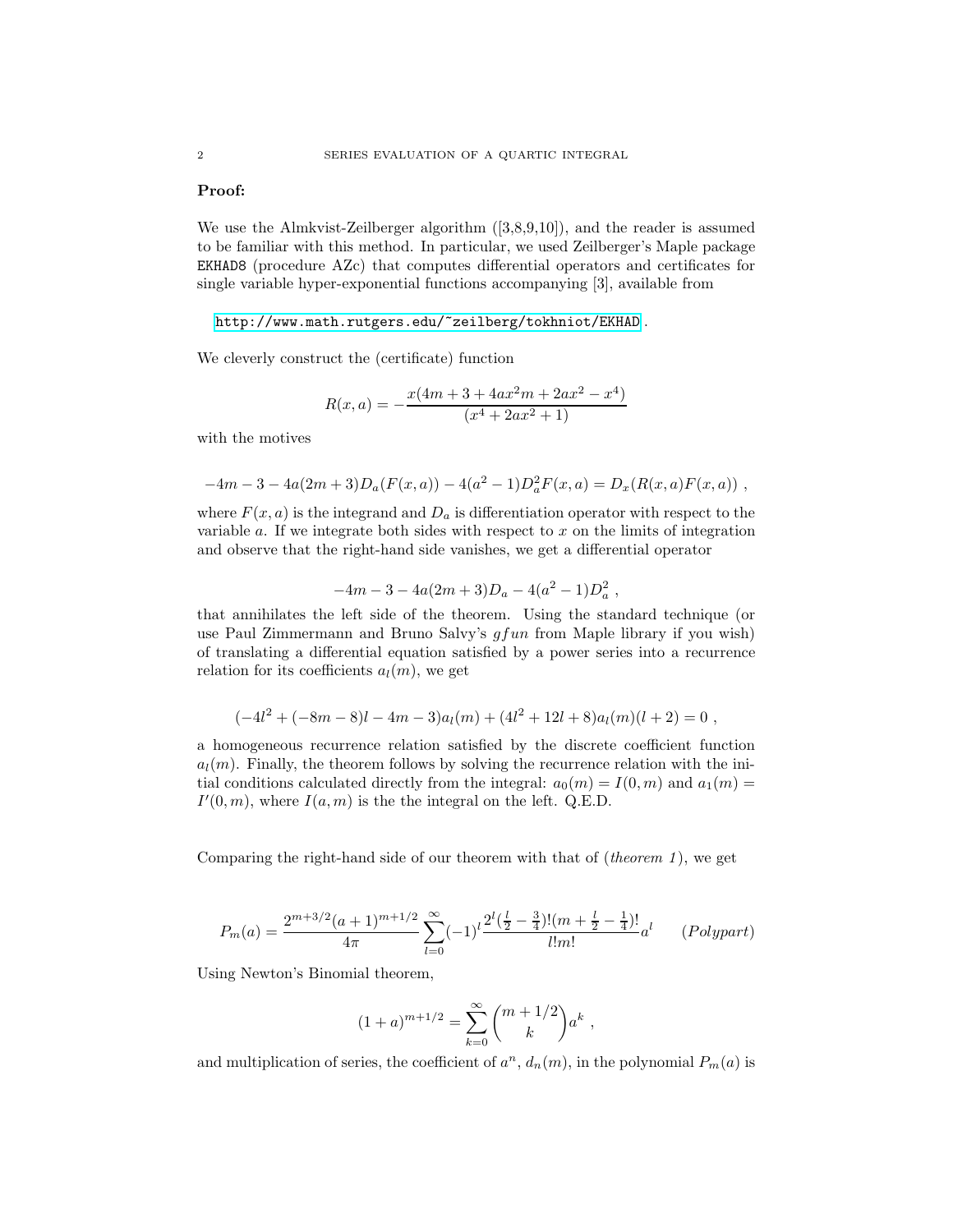$$
d_n(m) = \frac{2^{m+3/2}}{4\pi} \sum_{k+l=n} {m+\frac{1}{2} \choose k} (-1)^l \frac{2^l(\frac{l}{2}-\frac{3}{4})!(m+\frac{l}{2}-\frac{1}{4})!}{l!m!}
$$
  

$$
= \frac{2^{m+3/2}}{4\pi} \sum_{l=0}^{n} {m+\frac{1}{2} \choose n-l} (-1)^l \frac{2^l(\frac{l}{2}-\frac{3}{4})!(m+\frac{l}{2}-\frac{1}{4})!}{l!m!}.
$$

Next, we give the first of two generalizations in which 2 in the integral of theorem  $2$  is replaced by any integer  $n$  for which the integral exists.

### Theorem 3:

$$
\int_0^\infty \frac{dx}{(x^{2n}+nax^n+1)^{m+1}} = \frac{1}{2n} \sum_{l=0}^\infty (-1)^l \frac{n^l(\frac{l}{2}-\frac{2n-1}{2n})!(\frac{l}{2}+m-\frac{1}{2n})!}{l!m!}a^l.
$$

any integer  $n$  for which the integral exists.

# Proof:

First, we make the change of variables  $z = x^n$  and the question reduces to evaluating

$$
\int_0^\infty \frac{dz}{n(z^2 + 2az + 1)^{m+1}z^{1-1/n}}.
$$

Then, EKHAD gives a differential operator

$$
-2n - 2nm + 1 - (2m + 3)n^2 aD_a - n^2(a^2 - 1)D_a^2.
$$

with certificate function

$$
R(z, a) = -\frac{nz(2n + 2nm - 1 + nzma + naz - az - z^{2})}{z^{2} + az + 1}
$$

.

That is,

$$
(-2n - 2nm + 1 - (2m + 3)n^{2}aD_{a} - n^{2}(a^{2} - 1)D_{a}^{2})F(x, a) = D_{x}(R(x, a)F(x, a))
$$

where  $F(x, a)$  is the integrand and  $D_a$  is differentiation operator with respect to the variable a. Now integrate both sides and convert the resulting differential operator for the series into a recurrence relation for the coefficients and solve. Q.E.D.

The second generalization where n is replaced by any parameter  $\alpha$  for which the integral exists whose proof follows from *theorem* 3 by writing  $\alpha a$  as  $n\left(\frac{a\alpha}{n}\right)$ .

# Theorem 4:

$$
\int_0^\infty \frac{dx}{(x^{2n} + \alpha ax^n + 1)^{m+1}} = \frac{1}{2} \sum_{l=0}^\infty (-1)^l n^{l-1} \left(\frac{\alpha}{n}\right)^l \frac{\left(\frac{l}{2} - \frac{2n-1}{2n}\right)! \left(\frac{l}{2} + m - \frac{1}{2n}\right)!}{l! m!} a^l.
$$

for any integer  $n > 0$  and indeterminate  $\alpha$  for which the integral exists.